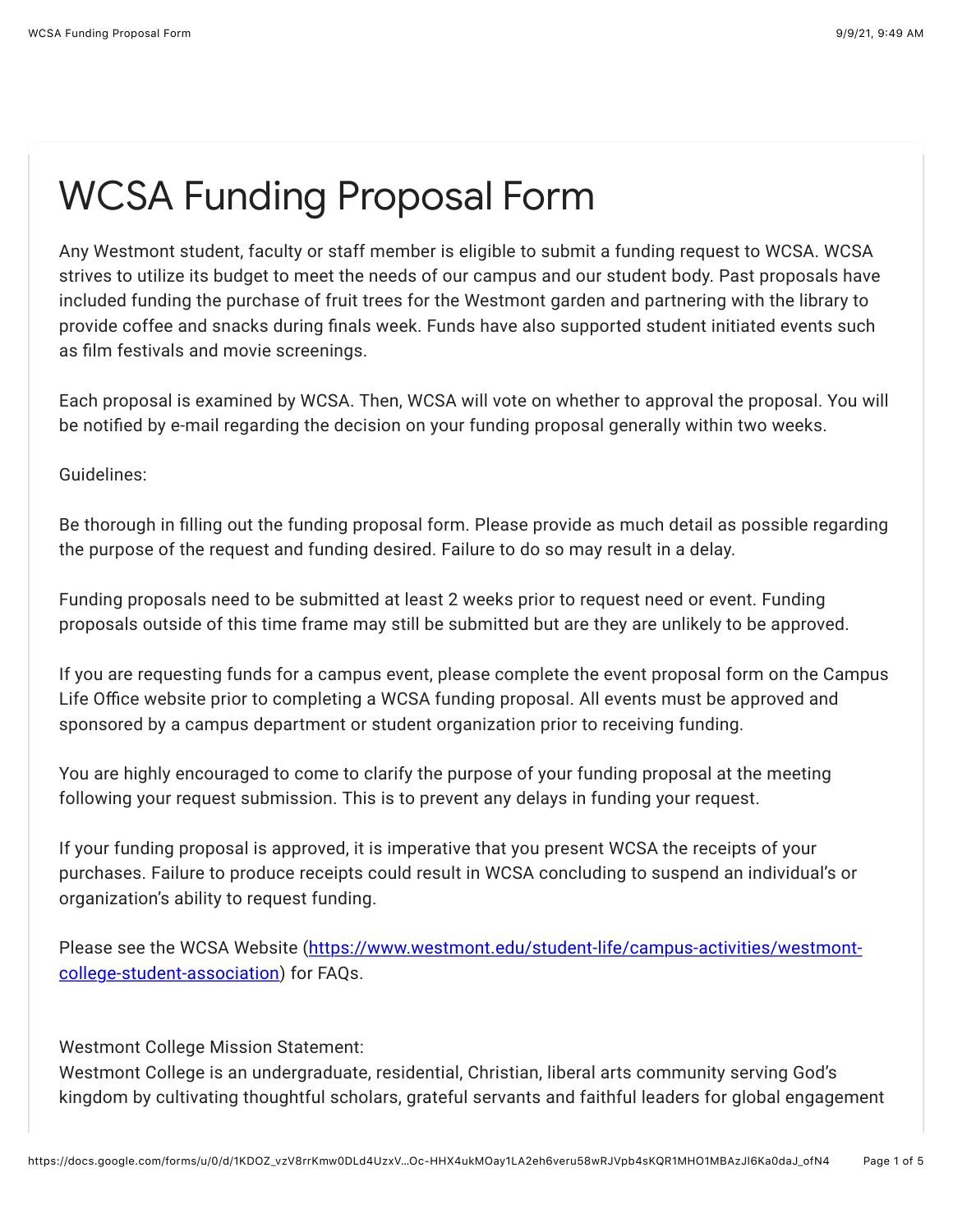with the academy, church and world.

WCSA Mission Statement:

WCSA is the voice that represents the diverse views, beliefs, needs, and desires of our student body. We seek to unify faculty, staff, administration, and students by promoting communication and initiating change at Westmont College.

Group Name \*

InterCultural Programs

Contact Person \*

Tiana Krukar

Contact Email \*

tkrukar@westmont.edu

Project Name \*

Women's DiversiTEA

Department Affiliation \*

InterCultural Programs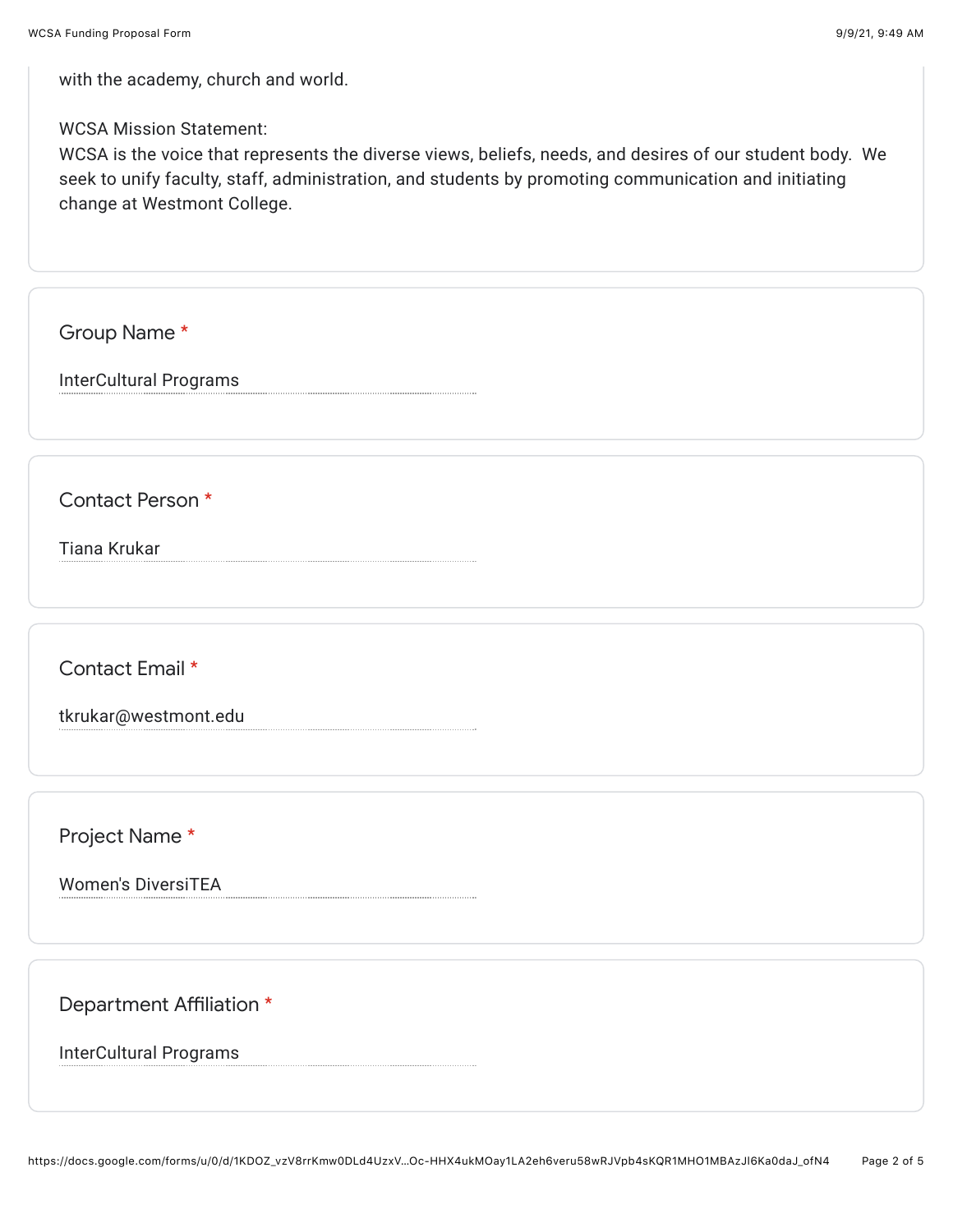● Yes

No

| Proposal Date *                                 |  |  |  |
|-------------------------------------------------|--|--|--|
| <b>MM</b><br>DD<br>YYYY                         |  |  |  |
| 09 / 09 / 2021                                  |  |  |  |
|                                                 |  |  |  |
|                                                 |  |  |  |
| Project Date *                                  |  |  |  |
| DD<br>MM<br>YYYY                                |  |  |  |
| 10 / 30 / 2021                                  |  |  |  |
|                                                 |  |  |  |
|                                                 |  |  |  |
| Is the event open to the entire student body? * |  |  |  |

| Has your group submitted a funding proposal before? * |  |
|-------------------------------------------------------|--|
| Yes                                                   |  |
| No                                                    |  |
|                                                       |  |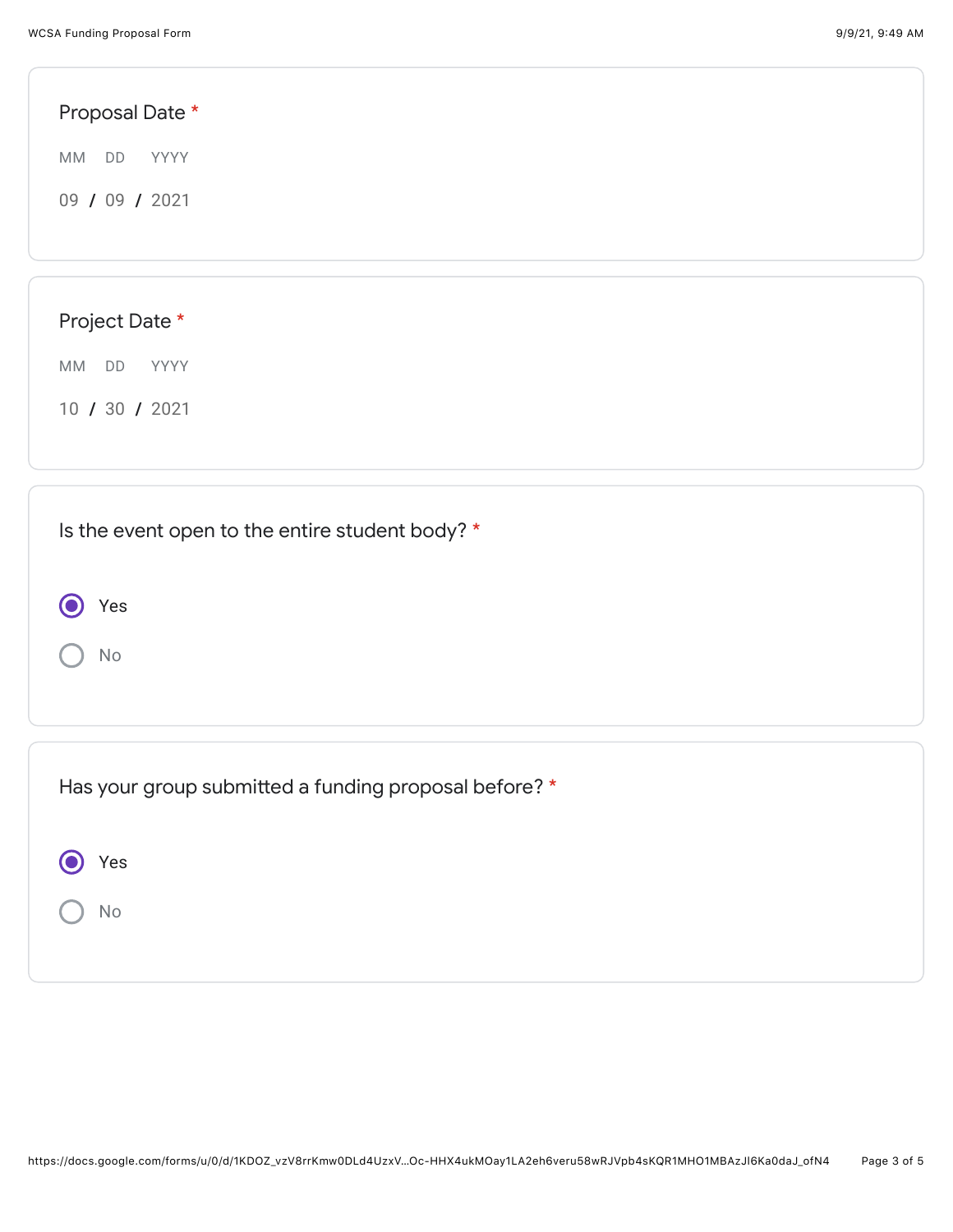If yes, when?

Spring 2021

Describe the nature of your project (Target population, number of students involved, length of project, etc.) \*

In previous years, this event has garnered 50-80 people so we hope to have attendance in that range again this year. It is a 2 hour event from 10am-noon and will have breakfast catering.

What do you hope to achieve with this project? \*

We intend for this event to be primarily for women on campus (students, staff, & faculty) to come together and engage in fellowship and learning. Our keynote speaker Arielle Estoria is a spoken word artist with expertise in women empowerment and the intersection of faith in that space. There will be space also for breakout groups and socializing to give space for people to just be and explore how Arielle's message can apply to our lives.

How much money are you requesting from WCSA? Please provide an itemized budget (item, price, and total amount). \*

\$1,750 for speaker fee. Arielle Estoria's speaker fee is \$3,000 (not including travel reimbursement and other hospitality costs). ICP's budget for this event was \$2,000 but some of that is going towards catering, decorations, signage etc.